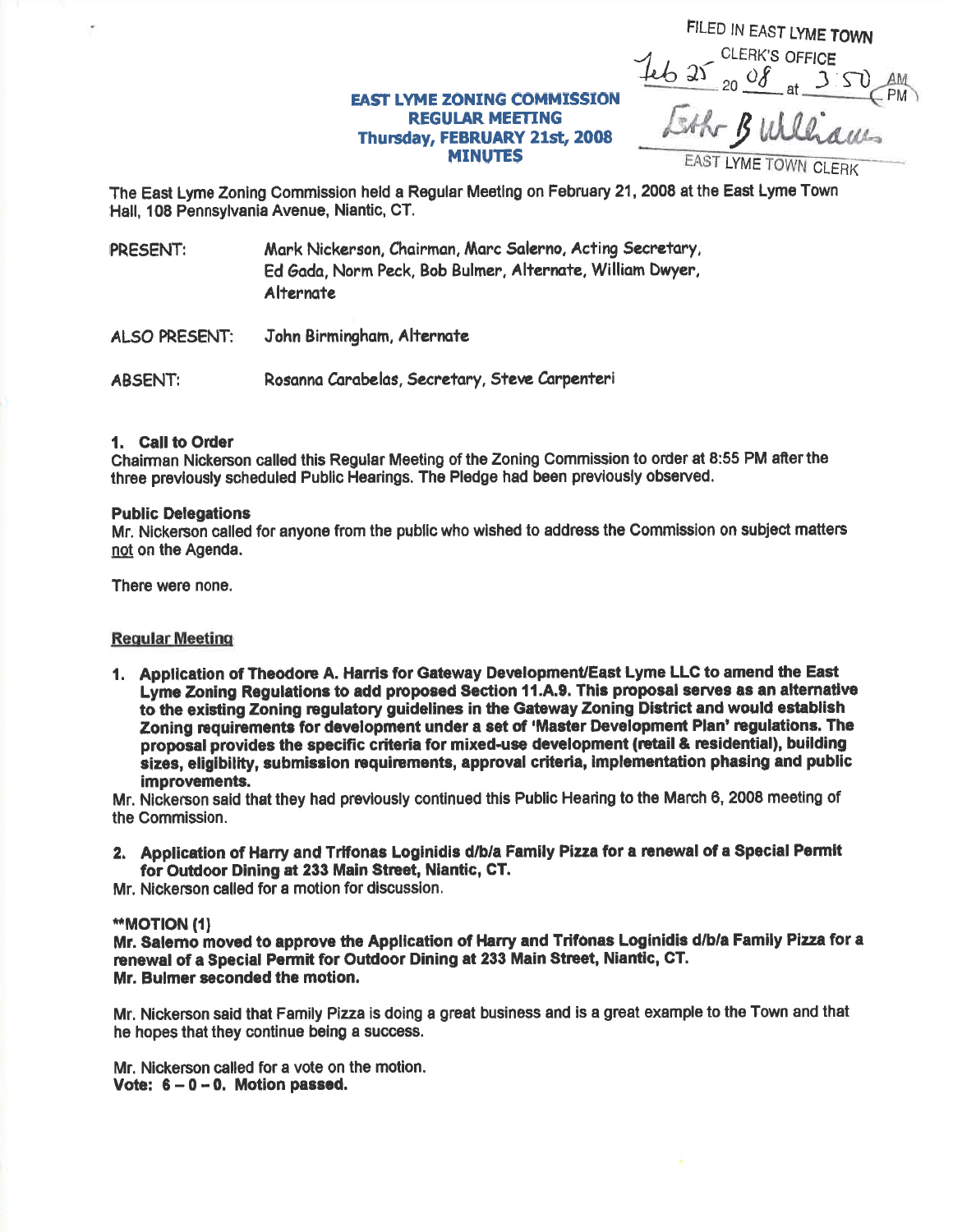Mr. Nickerson said that this decision would publish on 2/2808 and become effective on 2/29/08.

3. Application of Kristin Bunows on behalf of Broadway Kids & Company, LLC for a Special Permit under Section 11.2.2 of the East Lyme Zoning Regulations, private training facilifies, trade and technical schools and facilities of higher learning, at 5 Freedom Way, Unit D1 - D4, Niantic, CT.

Mr. Peck recused himself forthis application and Mr. Birmingham was seated at the table to replace him.

Mr. Nickerson oalled for a motion on this application.

#### \*\*MOTION (2)

Mr. Salemo moved to approve the Application of Kristin Burrows on behalf of Broadway Kids & Gompany, LLC for a Special Permit under Section 11.2.2 of the East Lyme Zoning Regulationc, private training facilities, trade and technical schools and facilities of higher learning, at 5 Freedom Way, Unit D1 - D4, Niantic, CT.

Mr. Bulmer seconded the motion.

Mr. Salemo said that they have determined that this is a suitable use and that there is suitable parking for this business at this site.

Mr. Bulmer seid that they have met his concems regarding child safety issues.

Mr. Nickerson called for a vote on the motion. Vote:  $6 - 0 - 0$ . Motion passed.

Mr. Nickerson said that this decision would publish on 2/2808 and become effective on 2/29/08.

Mr. Peck was seated at the table and Mr. Birmingham retumed to the audience.

4. Proposal of the East Lyme Zoning Commission to amend Section 25.5 of the Zoning Regulations. Section 25.5 Table of Minimum Controls for Specific Special Permit provides regulatory controls for special permit uses. The Zoning Commission is proposing a modification to the language that speclfies criteria for mixed uses in GA and CB Gommercial Zones. The Commission is propoeing to eliminate the restriction (#3) which limits residential uses over office, and retails uses only.

Mr. Nickerson called for a motion.

## -\*MOT|ON (3)

Mr. Salemo moved to approve the Proposal of the East Lyme Zoning Gommission to amend Section 25.5 of the Zoning Regulations. Section 25.5 Table of Minimum Controls for Specific Special Permit provides regulatory controls for special permit uses. The Zoning Commission is proposing a modification to the language that specifies criteria for mixed uses in CA and CB Commercial Zones. The Commission is proposing to eliminate the restriction (#3) which limits residential uses over office, and retails uses only.

Mr. Bulmer seconded the motion,

Mr. Dwyer noted for clarity, that what they are doing here is eliminating #3 in Section 25.5 – the Table of Minimum Controls.

Mr. Nickerson called for a vote on the motion. Vote:  $6 - 0 - 0$ . Motion passed.

Mr. Nickerson said that this decision would publish on 2/2808 and become effective on 2/29/08.

#### 5. Zoning Fees

Mr. Nickerson said that they would table this for now as Mr. Mulholland is working on some changes to this and is not available this evening to present them to the Commission.